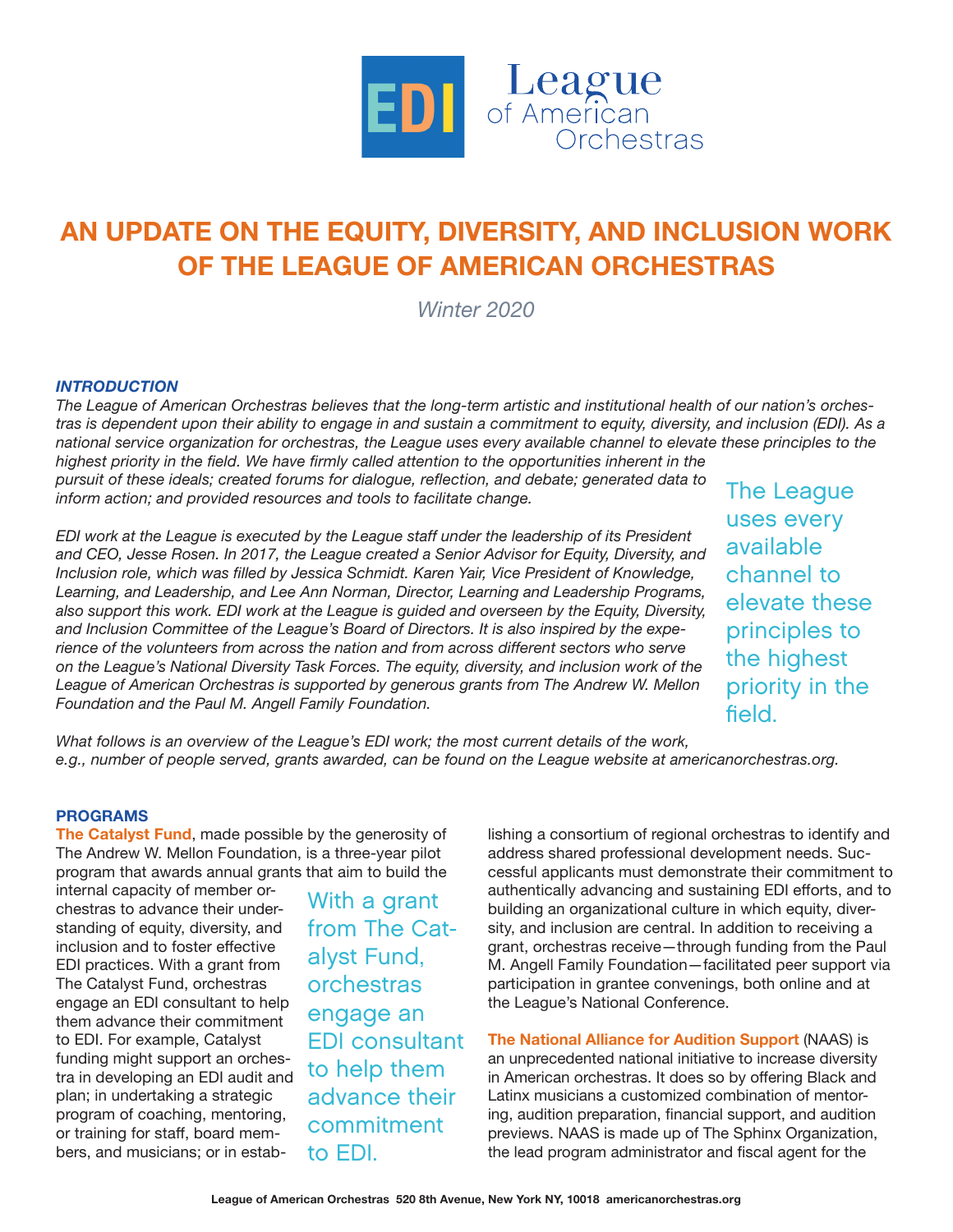Alliance; the New World Symphony, America's Orchestral Academy; and the League of American Orchestras, representing 700 orchestras. A group of Black and Latinx professional musicians serves as thought leaders, guides, and advisors for the Alliance, and an advisory team comprised of orchestra executive directors, personnel managers and higher education leaders provides input. NAAS is supported by a four-year grant of \$1.8M from The Andrew W. Mellon Foundation as well as contributions from orchestras across the U.S.

The National Alliance for Audition Support (NAAS) is an unprecedented national initiative to increase diversity in American

#### **The Women Composers Readings and Commis-**

**sions Program** is an initiative of the League of American Orchestras, in partnership with American Composers Orchestra, and supported by the Virginia B. Toulmin Foundation. Since 2014, the Women Composers program has significantly expanded the repertoire, resulting in important world premieres by women commissioned by orchestras of all sizes across the country.

#### **PARTNERSHIPS**

Part of the League's strategy for mobilizing its members around EDI has entailed creating partnerships. Musicians and staff from the **Sphinx Organization** and **the Gateways Music Festival** have participated and been showcased at League conferences, and the League maintains active communications with their leadership. They provide the League with broader insight and perspective on the

The current alignment of national musician leadership with the League and its membership around EDI goals is a unique opportunity to work with the broader musician community.

experiences of Black and Latinx musicians and on a wide range of issues including leadership, advocacy, communications, tenure, and auditions. The League has also promoted programming resources from the **Center for Black Music Research**, the **Rachel Barton Pine Foundation**, and the **Institute for Composer Diversity**. The League also has a relationship with the **National Association for Latino Arts and Culture** (NALAC).

The League has forged a deep reciprocal relationship with **the American Federation of Musicians** and its classical music subsets, **ICSOM** and **ROPA**. The League sought their engagement in 2016 as it renewed efforts to engage the field around EDI.

Union leaders were highly responsive and have participated in every major League EDI convening since that time. They have been at the table as major national initiatives, such as The Catalyst Fund and the National Alliance for Audition Support, were taking shape. Most recently they have agreed to partner with the League in the creation of a survey instrument to measure the participation and outcomes of musicians from underrepresented communities in orchestra auditions.

The current alignment of national musician leadership with the League and its membership around EDI goals is a unique opportunity to work with the broader musician community. The League has been invited to speak about its EDI goals and activities at

both the ICSOM and ROPA conorchestras. both the ICSOM and ROPA con-<br>
ferences in August 2019. These are gatherings of local bargaining unit representatives from the 150 largest budget orchestras. The League is also organizing visits to orchestras from NAAS leaders to further engage musicians and to engender support for pursuing EDI goals within their orchestras.

is committed to building and making accessible to the field a wide array of EDI resources.

#### **RESOURCES**

The League is committed to building and making accessible to the field a wide array of EDI resources. These offerings currently include:

An online **Equity, Diversity, and Inclusion Resource Center** for orchestras.

Two major quantitative and qualitative studies on diversity in orchestras that were instrumental in focusing the field on EDI issues and provoking informed action to address the critical need for greater diversity and inclusive practices:

*Forty Years of Fellowships: A Study of Orchestras' Efforts to Include African-American and Latino Musicians* **(2016)**

*Racial/Ethnic and Gender Diversity in the Orchestra Field* **(2016)**

**Regular and numerous articles about EDI** that have been featured in various League publications such as *The Hub, Notes for Executive Directors, League Leading, Orchestra Boardroom,* and *Symphony* magazine. With a circulation of 13,000 and estimated readership of 48,000, *Symphony* magazine has been a primary tool for the League in highlighting and disseminating EDI practices, perspectives, and resources, and for keeping EDI in the forefront of orchestra priorities. In fact, since 2014, the League has published 54 EDI-related feature articles and 55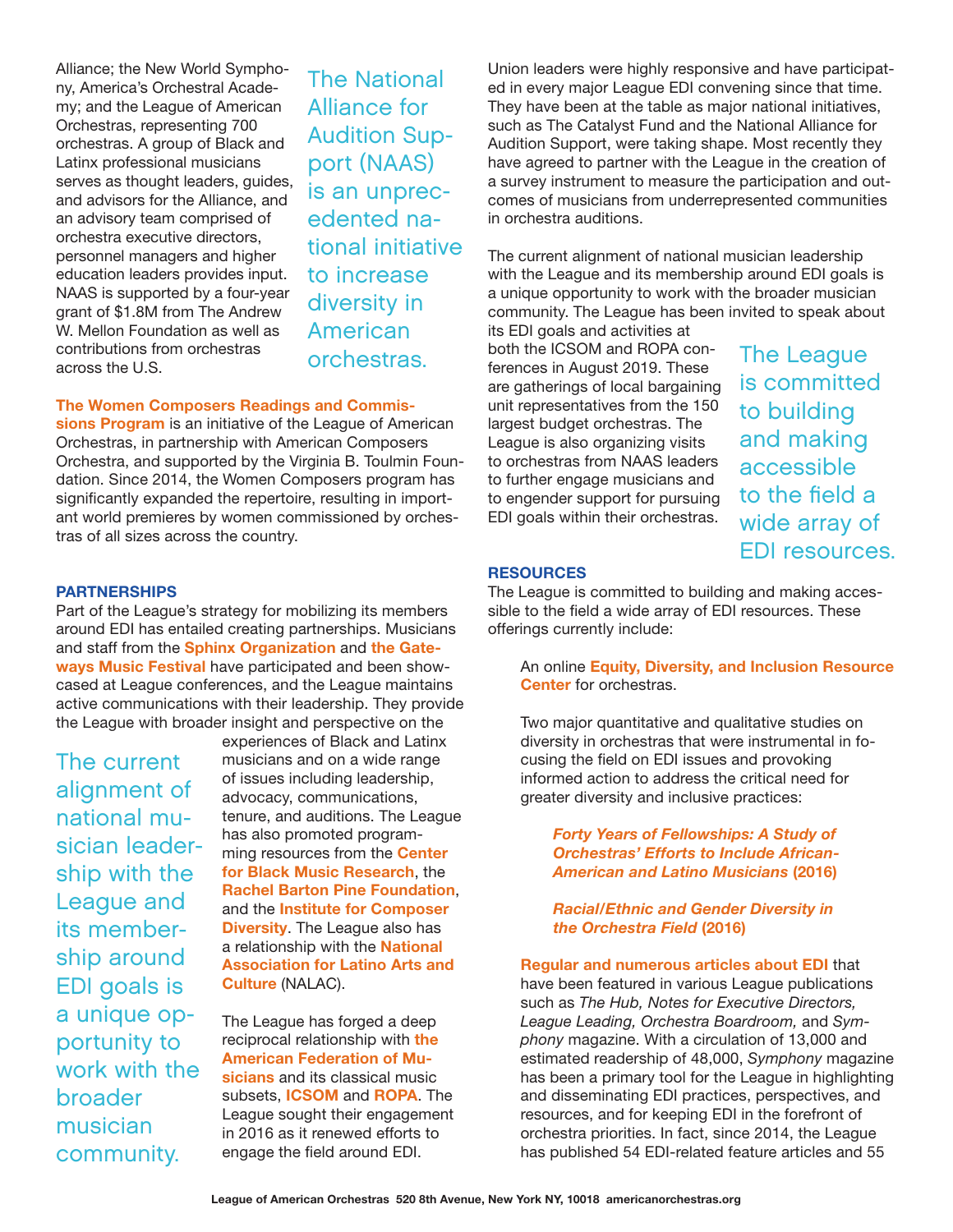EDI-related short news items in the magazine. Members report using *Symphony* articles to kick off EDI retreats and discussions.

## **CONVENINGS**

The League builds and produces forums that place equity, diversity, and inclusion at the center of consideration and shared discussion. The League has produced four consecutive National Conferences with a major focus on equity, diversity, and inclusion.

A **National Diversity Forum** was first held at the League of American Orchestras National Conference in December 2015; the last forum was held in June 2018 and has since been replaced by integrating EDI content throughout National Conference programming.

**Every Conference** since 2016 has had EDI as a primary focus and has served to introduce new voices, perspectives, and practices; Conferences have also served as the primary incubator of national efforts for advancing EDI work across the field. In 2018, for example, each of the featured speeches was given by a musician of color, contributing to a new responsiveness and action-oriented focus on equity, diversity, and inclusion through the lens of artistry. The speakers were: Vijay Gupta, Violinist,

The League has produced four consecutive National **Conferences** with a major focus on equity, diversity, and inclusion.

Los Angeles Philharmonic and Founder, Street Symphony; Yo-Yo Ma, Cellist; Jennifer Koh, Violinist; Anthony McGill, Principal Clarinet, New York Philharmonic; Demarre McGill, Principal Flute, Seattle Symphony; Jeri Lynne Johnson, Founder and Artistic Director, Black Pearl Chamber Orchestra; and Mei-Ann Chen, Music Director, Chicago Sinfonietta. In 2019, the featured speakers were Giancarlo Guerrero, Music Director, Nashville Symphony; Alex Laing, Principal Clarinet, Phoenix Sym-

phony; Tania León, the renowned composer and conductor; and Joan Tower, the renowned composer.

The League has also hosted frequent EDI sessions and discussions at a variety of other convenings, including but not limited to:

**Constituency meetings**, e.g., gatherings of executive directors

**The Essentials of Orchestra Management program**

## **The Emerging Leaders Program**

The League has created an **ALAANA** (African, Latinx, Asian, Arab, and Native American) **orchestra administra-** **tors' group**, which, in addition to its intrinsic value for its members, provides important insight for the League about these important constituencies.

## **THOUGHT LEADERSHIP AND ADVOCACY**

The League continues to advocate for advancement of EDI best practices through its public voice. Thought leadership and advocacy activities have included **public statements** and publications, found on our website, on issues ranging from homogeneity in American orchestras to the travel ban executive order, to the racist events that unfolded in Charlottesville, Virginia, and more. This aspect of the work also includes important EDI commentary in the League's national magazine, *Symphony*, and in **media outlets across the country**, such as *The New York Times*, *The Washington Post*, and other outlets, including national broadcast news programs.

#### **INTERNAL WORK**

Against the backdrop of the League's external-focused activity, important work has been taking place within the organization itself. League staff have established an **internal EDI staff group** and have participated in workshops to create a common baseline of understanding of key EDI concepts and establish effective EDI practices. Issues addressed range from white supremacy culture to implicit bias.

#### **AN INTERNAL STRATEGIC FRAMEWORK**

At its January 2019 meeting, the League of American Orchestras' Board of Directors adopted a strategic framework for the League's work in advancing equity, diversity, and inclusion in the orchestral field. "Equity, Diversity, and Inclusion: An Evolving Strategic Framework" outlines why EDI is important to the League, and why the League thinks it's important for all orchestras. The document was created based on survey and stakeholder focus group input during a listening, learning, and planning process. The process was undertaken to better understand how to support members in addressing EDI within their organizations. The framework provides a definition of terms, as well the **League's vision, values, goals, and strategies related to EDI**. While it was designed for use by the League, the framework may inform or inspire similar reflections, conversations, and statements by member orchestras, who may adapt as much of the framework as they wish.

The vision the League wishes to achieve with this framework is that "Orchestras attain unparalleled heights of artistry and celebrate broad-based audience and community engagement, having understood, embraced, and acted upon principles of equity, diversity, and inclusion. The League's authentic practices are a model for orchestras and its programs are fully deployed in support of orchestras' progress in EDI."